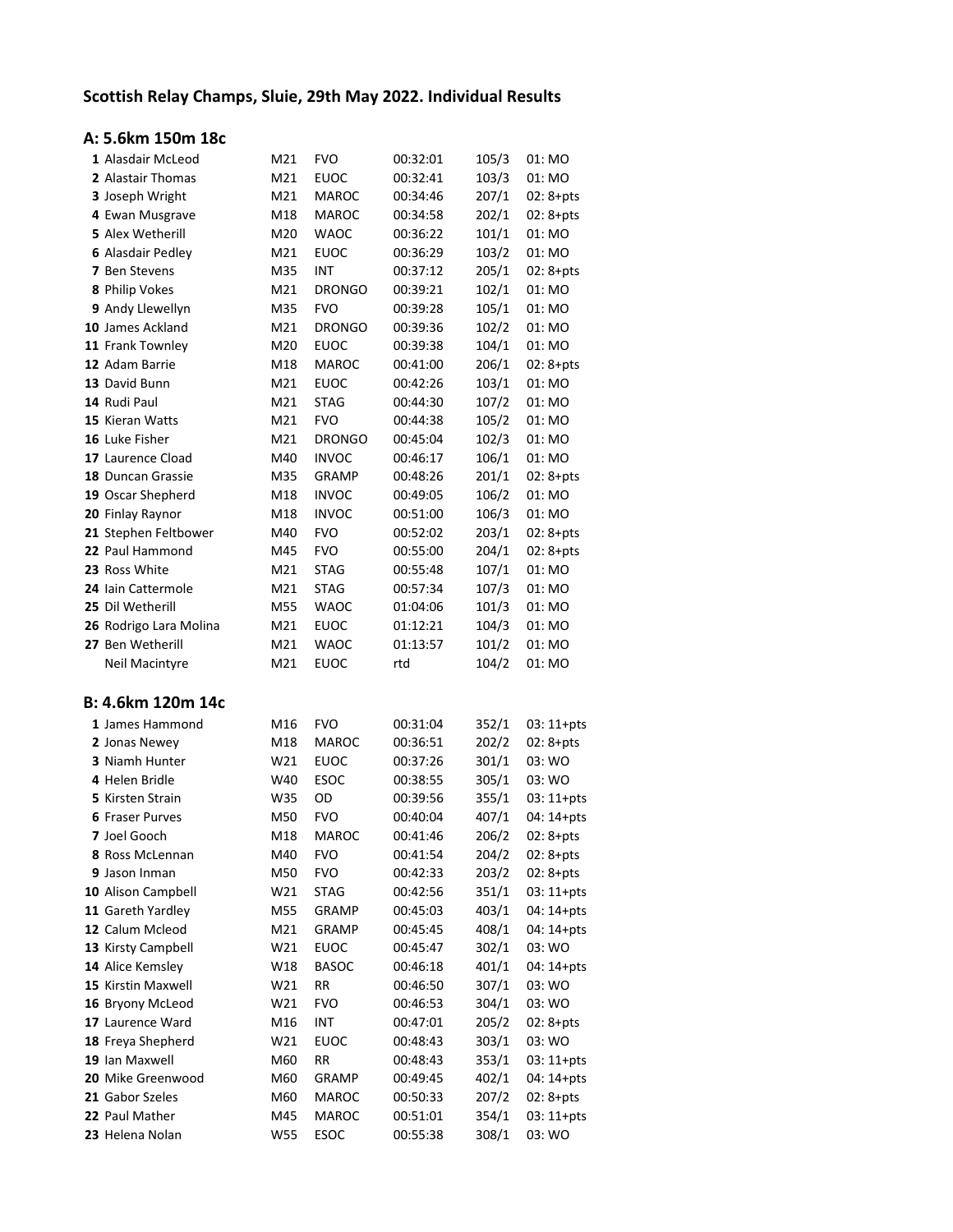| 24 Kevin Reynard         | M55 | <b>GRAMP</b> | 00:59:24 | 404/1 | 04: 14+pts   |
|--------------------------|-----|--------------|----------|-------|--------------|
| 25 Matthew Thompson      | M35 | <b>GRAMP</b> | 00:59:48 | 201/2 | $02:8 + pts$ |
| 26 Phil Smith            | M55 | <b>AYROC</b> | 01:03:51 | 406/1 | 04: 14+pts   |
| 27 Sabine Oechsner       | W21 | ESOC         | 01:05:36 | 306/1 | 03: WO       |
| 28 Keith Yardley         | M21 | <b>GRAMP</b> | 01:05:38 | 405/1 | 04: 14+pts   |
|                          |     |              |          |       |              |
| C: 4.0km 110m 12c        |     |              |          |       |              |
| 1 Andrew Lindsay         | M21 | ESOC         | 00:28:06 | 505/3 | $05:17+pts$  |
| 2 Will Hensman           | M40 | <b>FVO</b>   | 00:29:08 | 203/3 | $02:8 + pts$ |
| 3 Mairi Eades            | W21 | <b>EUOC</b>  | 00:33:13 | 301/3 | 03: WO       |
| 4 Roger Goddard          | M45 | <b>FVO</b>   | 00:33:27 | 204/3 | $02:8 + pts$ |
| 5 Jamie Goddard          | M18 | <b>FVO</b>   | 00:33:40 | 352/3 | $03:11+pts$  |
| 6 Martin Ward            | M55 | SYO          | 00:35:06 | 501/1 | $05:17+pts$  |
| <b>7</b> Charlie Adams   | M55 | <b>SYO</b>   | 00:35:15 | 501/3 | $05:17+pts$  |
| <b>8</b> Dave Robertson  | M55 | <b>CLYDE</b> | 00:35:46 | 507/3 | 05: 17+pts   |
| 9 Mark Wood              | M50 | <b>FVO</b>   | 00:36:13 | 407/3 | 04: 14+pts   |
| 10 David Eades           | M55 | <b>INT</b>   | 00:36:15 | 618/3 | 06: 20+pts   |
| 11 Colin Williams        | M45 | RR           | 00:36:23 | 353/3 | $03:11+pts$  |
| 12 John Tullie           | M65 | RR           | 00:36:49 | 623/3 | 06: 20+pts   |
| 13 Iris MacMillan        | W18 | <b>ECKO</b>  | 00:37:36 | 602/3 | 06: 20+pts   |
| 14 Claire Ward           | W45 | INT          | 00:38:04 | 617/3 | 06: 20+pts   |
| 15 Janine Inman          | W45 | <b>FVO</b>   | 00:38:20 | 304/3 | 03: WO       |
| 16 Louise Adams          | W21 | <b>EUOC</b>  | 00:38:50 | 302/3 | 03: WO       |
| 17 Jon Cross             | M55 | <b>FVO</b>   | 00:39:30 | 606/3 | $06:20+pts$  |
| 18 Kim Baxter            | W45 | <b>SYO</b>   | 00:39:42 | 502/3 | 05: 17+pts   |
| 19 Donald Petrie         | M65 | <b>CLYDE</b> | 00:39:46 | 507/1 | 05: 17+pts   |
| 20 Ranolph Whitehead     | M16 | <b>MAROC</b> | 00:39:54 | 206/3 | $02:8 + pts$ |
| 21 Rona Lindsay          | W21 | <b>ESOC</b>  | 00:40:33 | 305/3 | 03: WO       |
| 22 Ray Ward              | M45 | <b>INT</b>   | 00:40:38 | 205/3 | $02:8 + pts$ |
| 23 Alistair Duguid       | M45 | TAY          | 00:40:45 | 515/3 | $05:17+pts$  |
| 24 Katrina McLeod        | W21 | <b>ESOC</b>  | 00:42:28 | 305/2 | 03: WO       |
| 25 Tim Darlow            | M45 | RR           | 00:42:51 | 353/2 | $03:11+pts$  |
| 26 Yann Newey            | M16 | <b>MAROC</b> | 00:43:07 | 202/3 | $02:8 + pts$ |
| 27 Drew Tivendale        | M45 | <b>MAROC</b> | 00:43:18 | 354/3 | $03:11+pts$  |
| 28 Steve Scott           |     | OD           | 00:43:24 | 355/3 | $03:11+pts$  |
| 29 Imogen Pieters        | W18 | <b>SYO</b>   | 00:43:39 | 510/3 | $05:17+pts$  |
| <b>30</b> Richard Baxter | M50 | SYO          | 00:44:07 | 502/1 | 05: 17+pts   |
| 31 Atis Kalejs           | M50 | <b>STAG</b>  | 00:44:08 | 351/2 | $03:11+pts$  |
| 32 Ruth Gooch            | W16 | MAROC        | 00:44:15 | 506/1 | $05:17+pts$  |
| 33 Jonathan Molloy       | M50 | <b>FVO</b>   | 00:45:11 | 518/1 | 05: 17+pts   |
| 34 Fiona Berrow          | W35 | <b>FVO</b>   | 00:45:28 | 304/2 | 03: WO       |
| 35 Alison O'Neil         | W35 | ESOC         | 00:45:46 | 306/3 | 03: WO       |
| 36 Alice Wilson          | W20 | <b>EUOC</b>  | 00:46:00 | 302/2 | 03: WO       |
| 37 Paul Chapman          | M50 | MAROC        | 00:46:07 | 616/3 | 06: 20+pts   |
| 38 Robert Daly           | M65 | GRAMP        | 00:46:20 | 201/3 | $02:8 + pts$ |
| 39 Morag McLuckie        | W50 | <b>MOR</b>   | 00:46:22 | 514/1 | 05: 17+pts   |
| 40 Fiona Eades           | W18 | INT          | 00:46:33 | 511/1 | $05:17+pts$  |
| 41 Max Carcas            | M50 | <b>INT</b>   | 00:46:36 | 511/3 | $05:17+pts$  |
| 42 Michael Bishenden     | M16 | <b>MOR</b>   | 00:47:17 | 512/3 | 05: 17+pts   |
| 43 Ellie Bales           | W21 | <b>EUOC</b>  | 00:47:31 | 301/2 | 03: WO       |
| 44 Simon Hunt            | M55 | <b>FVO</b>   | 00:47:46 | 607/3 | 06: 20+pts   |
| 45 Keith Brown           | M60 | ESOC         | 00:48:20 | 615/3 | 06: 20+pts   |
| 46 Janette MacLeod       | W45 | <b>BASOC</b> | 00:48:22 | 509/1 | $05:17+pts$  |
| 47 Steve Dempsey         | M55 | SYO          | 00:48:30 | 503/1 | 05: 17+pts   |
| 48 Bob Cherry            | M65 | <b>AYROC</b> | 00:48:47 | 516/1 | $05:17+pts$  |
| 49 Dennis McDonald       | M55 | <b>GRAMP</b> | 00:48:48 | 402/3 | 04: 14+pts   |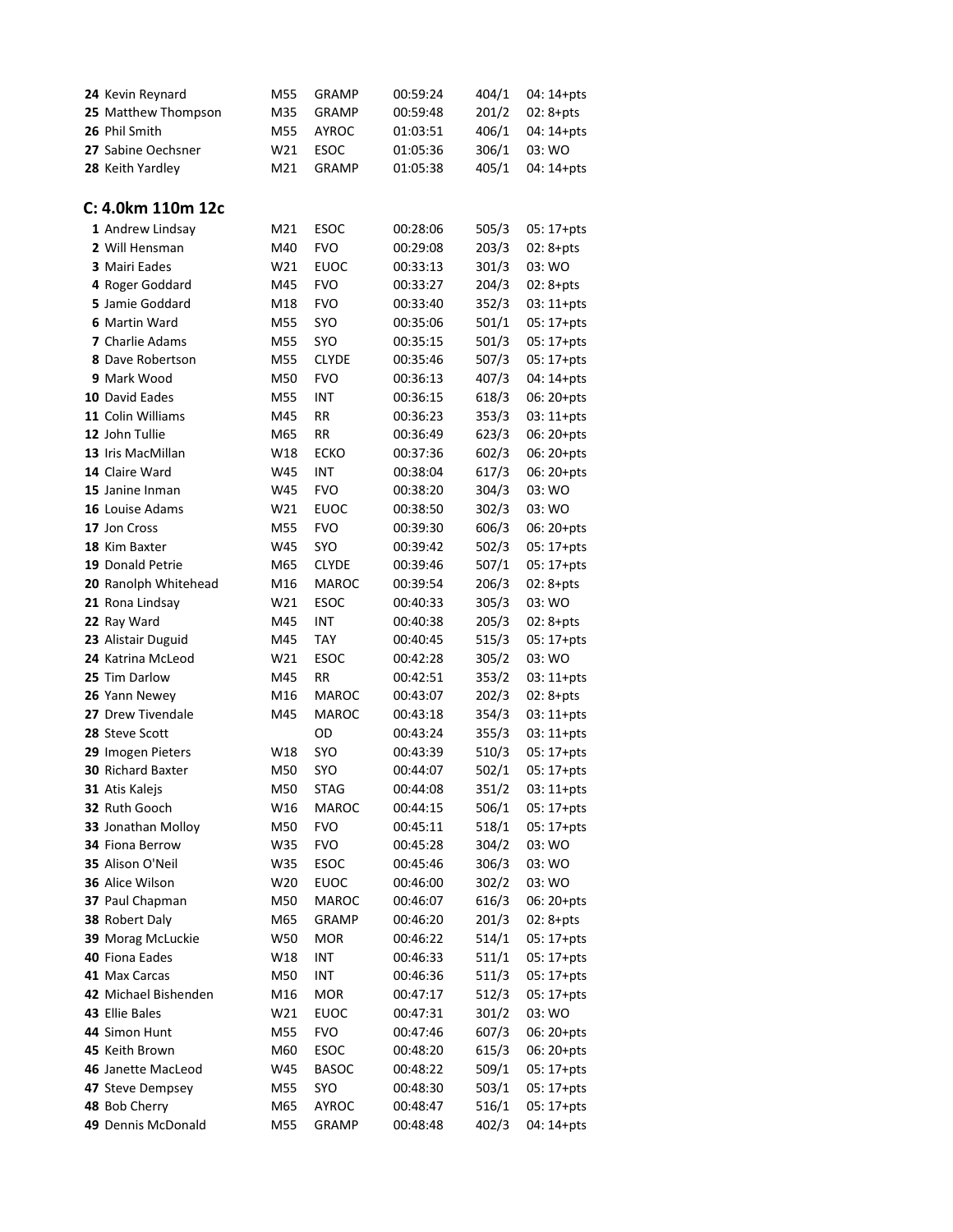| 50 Jacquie Laird          | W50 | INVOC        | 00:49:04   | 504/1 | $05:17+pts$  |
|---------------------------|-----|--------------|------------|-------|--------------|
| 51 Hugh Nicholson         | M55 | <b>GRAMP</b> | 00:49:26   | 404/3 | 04: 14+pts   |
| 52 Chloe Cracknell        | W21 | EUOC         | 00:49:39   | 303/2 | 03: WO       |
| 53 Jane Chisholm          | W35 | <b>BASOC</b> | 00:50:33   | 509/3 | 05: 17+pts   |
| 54 Amanda Crawshaw        | W50 | <b>SYO</b>   | 00:50:39   | 503/3 | $05:17+pts$  |
| 55 Catriona Chapman       | W18 | <b>MAROC</b> | 00:50:42   | 506/3 | 05: 17+pts   |
| 56 John Marshall          | M50 | <b>CLYDE</b> | 00:51:07   | 622/3 | 06: 20+pts   |
| 57 Alison Cunningham      | W55 | <b>ESOC</b>  | 00:51:09   | 306/2 | 03: WO       |
| 58 Karen Maxwell          | W21 | RR           | 00:51:56   | 307/2 | 03: WO       |
| 59 Peter McLuckie         | M50 | MOR          | 00:52:40   | 513/1 | $05:17+pts$  |
| 60 Dan Whitehead          | M50 | MAROC        | 00:52:47   | 207/3 | $02:8 + pts$ |
| <b>61 Trevor Ricketts</b> | M60 | <b>MAROC</b> | 00:52:54   | 354/2 | $03:11+pts$  |
| 62 Clare Kemsley          | W55 | <b>BASOC</b> | 00:53:13   | 401/3 | $04:14+pts$  |
| 63 Holly Stodgell         | W20 | <b>FVO</b>   | 00:54:29   | 608/3 | $06:20+pts$  |
| 64 Malcolm Fisher         | M50 | <b>GRAMP</b> | 00:56:03   | 408/3 | $04:14+pts$  |
| <b>65 Grant Carstairs</b> | M65 | TAY          | 00:57:17   | 515/1 | $05:17+pts$  |
| 66 John McKendrick        | M50 | <b>STAG</b>  | 00:57:20   | 351/3 | $03:11+pts$  |
| 67 Crawford Lindsay       | M65 | ESOC         | 00:57:36   | 505/1 | $05:17+pts$  |
| 68 Lucy Hensman           | W18 | <b>FVO</b>   | 00:57:55   | 352/2 | $03:11+pts$  |
| 69 Andy Lewsley           | M65 | ВL           | 00:58:32   | 604/3 | $06:20+pts$  |
| 70 Dagmar Borrowman       | W45 | <b>INVOC</b> | 00:58:47   | 504/3 | $05:17+pts$  |
| 71 Adrian Will            | M45 | <b>GRAMP</b> | 00:59:09   | 403/3 | 04: 14+pts   |
| 72 Michael Atkinson       | M45 | ELO          | 00:59:48   | 624/3 | $06:20+pts$  |
| 73 Pete Younger           | M65 | <b>ELO</b>   | 00:59:49   | 508/3 | 05: 17+pts   |
| 74 Sigrid Passano Hellan  | W21 | <b>EUOC</b>  | 00:59:56   | 303/3 | 03: WO       |
| 75 Eric Lovie             | M60 | <b>GRAMP</b> | 01:00:59   | 603/3 | $06:20+pts$  |
| 76 Eileen Maxwell         | W55 | RR           | 01:01:20   | 307/3 | 03: WO       |
| 77 Paul Clatworthy        | M35 | <b>ESOC</b>  | 01:01:32   | 626/3 | $06:20+pts$  |
| 78 Ian McIntyre           | M55 | <b>INT</b>   | 01:02:31   | 619/3 | 06: 20+pts   |
| 79 Andrew Campbell        | M55 | MOR          | 01:02:50   | 620/3 | 06: 20+pts   |
| 80 Fran Daley             | W45 | <b>ESOC</b>  | 01:02:51   | 308/3 | 03: WO       |
| 81 Yulia Buhaiets         | W45 | AYROC        | 01:03:39   | 516/3 | 05: 17+pts   |
| 82 Jon Shepherd           | M55 | <b>INVOC</b> | 01:04:13   | 612/3 | $06:20+pts$  |
| 83 Alan Halliday          | M65 | <b>MOR</b>   | 01:05:01   | 512/1 | $05:17+pts$  |
| 84 Ceana Heron            | W21 | <b>STAG</b>  | 01:09:12   | 625/3 | 06: 20+pts   |
| 85 Leslie Dalgleish       | M70 | <b>ESOC</b>  | 01:09:20   | 614/3 | 06: 20+pts   |
| 86 Chris Kelly            | M45 | <b>FVO</b>   | 01:10:39   | 518/3 | 05: 17+pts   |
| 87 Paul Gregson           | M40 | OD           | 01:11:35   | 355/2 | 03: 11+pts   |
| 88 Hanne Robertson        | W50 | <b>ESOC</b>  | 01:17:25   | 308/2 | 03: WO       |
| 89 Jennifer Atkinson      | W40 | ELO          | 01:20:23   | 508/1 | 05: 17+pts   |
| 90 Karen Fraser           | W45 | <b>MOR</b>   | 01:32:15   | 514/3 | 05: 17+pts   |
| 91 Klaas Wynne            | M55 | <b>CLYDE</b> | 01:38:49   | 621/3 | 06: 20+pts   |
| 92 Fran Britain           | W50 | <b>MOR</b>   | 01:46:16   | 513/3 | 05: 17+pts   |
| <b>Richard Carmichael</b> | M70 | <b>TINTO</b> | m3-12      | 601/3 | 06: 20+pts   |
| David Esson               | M40 | GRAMP        | m3-6 m8-11 | 405/3 | 04: 14+pts   |
| Anastasia Koftiuk         |     | AYROC        | m8-11      | 406/3 | 04: 14+pts   |
| Sheelagh Nichol           | W65 | <b>AYROC</b> | m9-11      | 605/3 | 06: 20+pts   |
| Robbie Lightfoot          | M14 | SYO          | w6         | 510/1 | 05: 17+pts   |
|                           |     |              |            |       |              |
| D: 3.0km 80m 8c           |     |              |            |       |              |
| 1 Finn Selmer Duguid      | M14 | <b>TAY</b>   | 00:27:04   | 515/2 | 05: 17+pts   |
| 2 Rona Molloy             | W50 | <b>FVO</b>   | 00:30:27   | 606/2 | 06: 20+pts   |
| 3 Steve Wilson            | M55 | <b>CLYDE</b> | 00:30:58   | 507/2 | 05: 17+pts   |
| 4 Nick Lightfoot          | M60 | SYO          | 00:34:32   | 510/2 | 05: 17+pts   |
| 5 Susannah MacMillan      | W50 | <b>ECKO</b>  | 00:35:14   | 602/1 | 06: 20+pts   |
| 6 Rob Parkinson           | M65 | <b>MOR</b>   | 00:35:21   | 620/2 | 06: 20+pts   |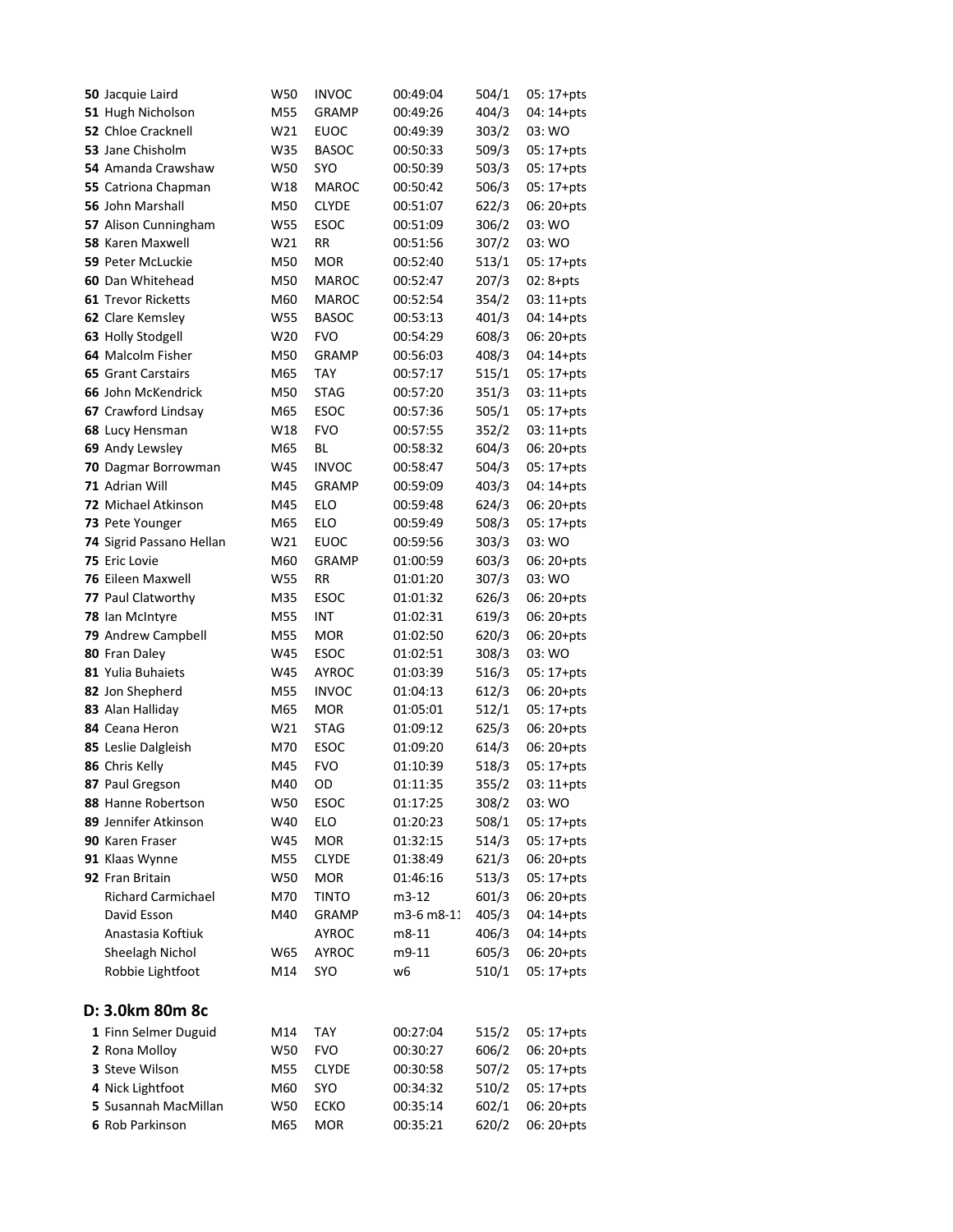| 7 Gary Morrison               | M55 | GRAMP        | 00:35:25 | 402/2 | 04: 14+pts  |
|-------------------------------|-----|--------------|----------|-------|-------------|
| 8 Ian Davidson                | M65 | <b>CLYDE</b> | 00:35:31 | 622/1 | 06: 20+pts  |
| 9 Heather Fellbaum            | W55 | <b>FVO</b>   | 00:36:49 | 606/1 | 06: 20+pts  |
| 10 Cathy Tilbrook             | W55 | <b>FVO</b>   | 00:36:52 | 607/1 | 06: 20+pts  |
| 11 Eddie Harwood              | M70 | <b>MOR</b>   | 00:36:53 | 620/1 | $06:20+pts$ |
| 12 Ella Baxter                | W14 | <b>SYO</b>   | 00:37:37 | 502/2 | $05:17+pts$ |
| 13 Lorna Eades                | W55 | <b>INT</b>   | 00:38:06 | 618/2 | $06:20+pts$ |
| 14 Nikki Howard               | W45 | <b>MOR</b>   | 00:38:23 | 512/2 | 05: 17+pts  |
| 15 Beccy Osborn               | W50 | <b>FVO</b>   | 00:40:08 | 607/2 | $06:20+pts$ |
| 16 Nigel Owens                | M55 | <b>SYO</b>   | 00:40:22 | 503/2 | $05:17+pts$ |
| 17 Robin Sloan                | M75 | <b>RR</b>    | 00:41:44 | 623/2 | $06:20+pts$ |
| 18 Mark Holliday              | M65 | <b>FVO</b>   | 00:42:01 | 407/2 | 04: 14+pts  |
| 19 Guy Seaman                 | M70 | <b>INVOC</b> | 00:43:09 | 612/2 | $06:20+pts$ |
| 20 Lucy Ward                  | W12 | <b>INT</b>   | 00:43:48 | 618/1 | 06: 20+pts  |
| 21 Graeme Ackland             | M60 | <b>INT</b>   | 00:44:10 | 617/1 | $06:20+pts$ |
| 22 Ann Haley                  | W55 | <b>INT</b>   | 00:44:20 | 511/2 | $05:17+pts$ |
| 23 Sally Lindsay              | W65 | <b>ESOC</b>  | 00:44:28 | 505/2 | $05:17+pts$ |
| 24 Rachel Kirkland            | W50 | <b>FVO</b>   | 00:45:13 | 608/1 | 06: 20+pts  |
| 25 Rob Cranston               | M55 | <b>RR</b>    | 00:45:32 | 623/1 | 06: 20+pts  |
| 26 Stephen Eastley            | M65 | BL           | 00:46:25 | 604/2 | 06: 20+pts  |
| 27 Donald Grassie             | M65 | <b>GRAMP</b> | 00:47:37 | 603/2 | $06:20+pts$ |
| 28 Dave Coustick              | M75 | <b>FVO</b>   | 00:47:41 | 608/2 | $06:20+pts$ |
| 29 Lesley Ward                | W50 | SYO          | 00:47:50 | 501/2 | $05:17+pts$ |
| 30 Carolyn Cload              | W40 | <b>INVOC</b> | 00:48:21 | 504/2 | $05:17+pts$ |
| 31 Scarlett Britain           | W16 | <b>MOR</b>   | 00:48:37 | 513/2 | $05:17+pts$ |
| <b>32</b> Christine Patterson | W60 | <b>CLYDE</b> | 00:48:40 | 621/1 | $06:20+pts$ |
| 33 Gill Berrow                | W65 | <b>ECKO</b>  | 00:49:46 | 602/2 | 06: 20+pts  |
| 34 Judith Bell                | W50 | <b>ESOC</b>  | 00:50:20 | 615/2 | $06:20+pts$ |
| 35 Lucie Hamplova             | W21 | <b>GRAMP</b> | 00:50:32 | 405/2 | 04: 14+pts  |
| 36 David Nichol               | M60 | <b>AYROC</b> | 00:50:33 | 406/2 | 04: 14+pts  |
| 37 Tricia Woodword            | W65 | <b>AYROC</b> | 00:52:56 | 516/2 | 05: 17+pts  |
| 38 Amelia Petrie              | W65 | <b>CLYDE</b> | 00:53:39 | 622/2 | $06:20+pts$ |
| 39 Margaret Dalgleish         | W70 | <b>ESOC</b>  | 00:53:48 | 626/2 | $06:20+pts$ |
| 40 Robin Strain               | M70 | <b>ELO</b>   | 00:54:57 | 624/2 | $06:20+pts$ |
| 41 Trish Coombs               | W65 | <b>MAROC</b> | 00:55:01 | 616/2 | $06:20+pts$ |
| 42 Heidi Ross                 | W21 | <b>GRAMP</b> | 00:55:09 | 408/2 | 04: 14+pts  |
| 43 Helen Rowlands             | W55 | <b>GRAMP</b> | 00:55:25 | 404/2 | 04: 14+pts  |
| 44 Dave McQuillen             | M75 | BL           | 00:55:27 | 604/1 | 06: 20+pts  |
| 45 Rachel Wilson              | W55 | <b>CLYDE</b> | 00:55:41 | 621/2 | 06: 20+pts  |
| 46 Ros Nicholson              | W55 | <b>GRAMP</b> | 00:55:48 | 403/2 | 04: 14+pts  |
| 47 Ted Finch                  | M70 | <b>FVO</b>   | 00:56:27 | 518/2 | 05: 17+pts  |
| 48 Lynne Walker               | W65 | <b>BASOC</b> | 00:58:20 | 401/2 | 04: 14+pts  |
| 49 Alison Matheson            | W50 | <b>BASOC</b> | 00:58:54 | 509/2 | 05: 17+pts  |
| 50 Oonagh Grassie             | W65 | <b>GRAMP</b> | 01:00:03 | 603/1 | 06: 20+pts  |
| 51 Roger Scrutton             | M75 | <b>INT</b>   | 01:01:47 | 619/1 | 06: 20+pts  |
| 52 Rachel Mather              | W45 | <b>MAROC</b> | 01:02:03 | 506/2 | 05: 17+pts  |
| 53 Jane Carcas                | W55 | <b>INT</b>   | 01:04:21 | 619/2 | 06: 20+pts  |
| 54 Freyja Abbott              | W21 | <b>STAG</b>  | 01:04:35 | 625/1 | 06: 20+pts  |
| 55 Dawn Goddard               | W55 | <b>FVO</b>   | 01:04:38 | 609/1 | 06: 20+pts  |
| 56 Jamie Wilson               | M60 | ELO          | 01:04:55 | 508/2 | 05: 17+pts  |
| 57 Tim Sowood                 | M75 | <b>INVOC</b> | 01:04:55 | 612/1 | 06: 20+pts  |
| 58 Jane Cherry                | W60 | <b>AYROC</b> | 01:08:03 | 605/1 | 06: 20+pts  |
| 59 Ken Anderson               | M60 | <b>MOR</b>   | 01:13:43 | 514/2 | 05: 17+pts  |
| 60 Trish Carmichael           | W70 | <b>TINTO</b> | 01:17:37 | 601/1 | 06: 20+pts  |
| 61 Marcella McLennan          | W75 | <b>TINTO</b> | 01:17:58 | 601/2 | 06: 20+pts  |
| 62 Ian Pyrah                  | M75 | ESOC         | 01:20:07 | 615/1 | 06: 20+pts  |